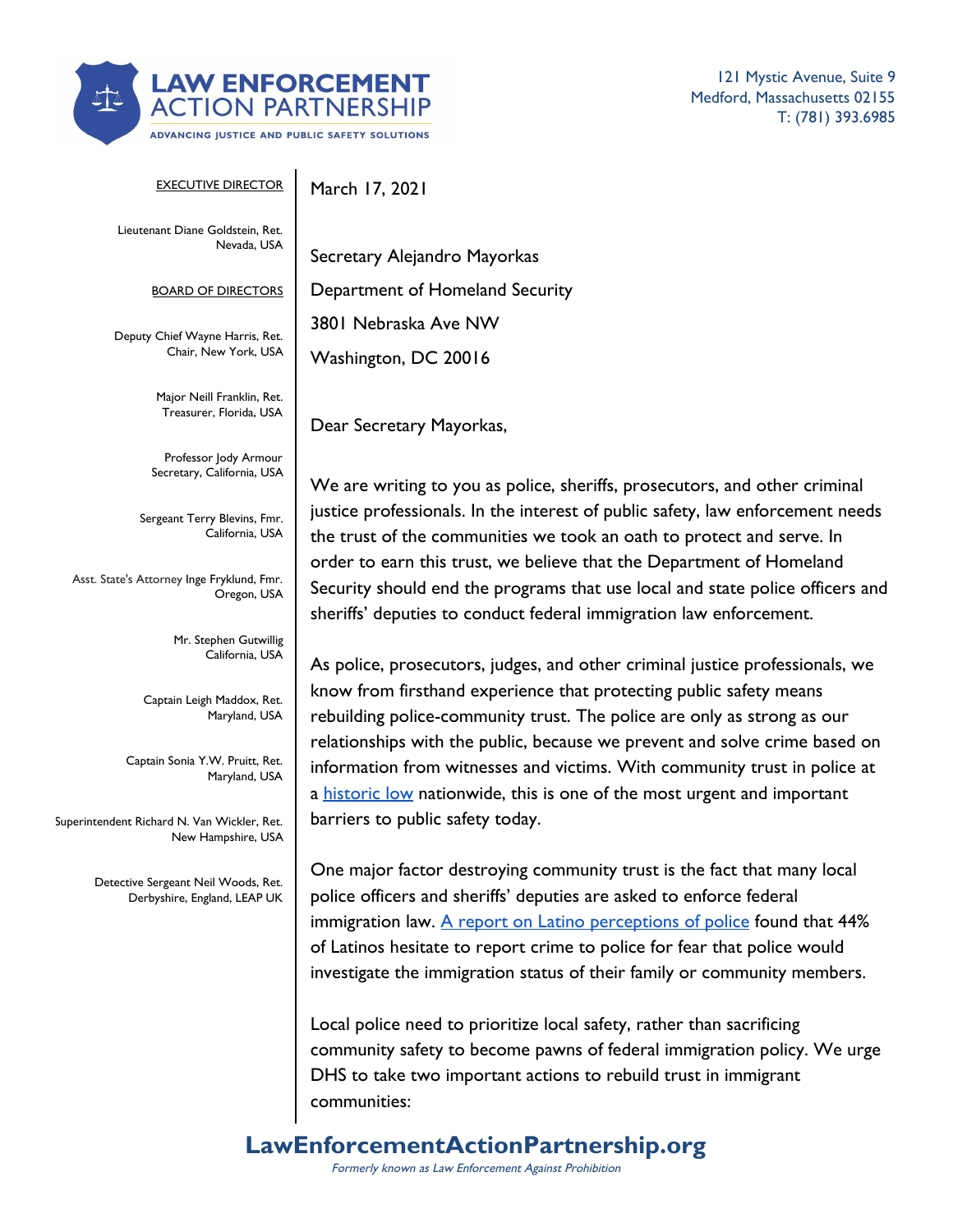### **287(g) program:**

Under the 287(g) program, ICE signs agreements with local law enforcement agencies requiring officers to serve as immigration agents. These responsibilities, which include interviewing individuals about their immigration status and searching them in DHS databases, are added on top of their existing workload. There are close to 150 agreements with agencies around the country.

This collaboration encourages crime in immigrant communities because victims and witnesses refuse to report crime to the police to avoid immigration status interviews, turning immigrants into targets of crime.

We believe that the 287(g) program needs to end immediately in order to increase crime reporting and strengthen local law enforcement.

#### **ICE Detainers:**

ICE detainers are requests for local jails to hold specific individuals for an additional 48 hours past their jail release date. These detainers allow ICE agents more time to take the person into federal custody to deport them.

These place local law enforcement in a compromised position. Because detainers request that deputies hold individuals beyond their release date without a signed judicial warrant, deputies are left vulnerable to costly damages lawsuits for constitutional violations. They also undermine community trust and cooperation, because some people will not report crime if low-level arrests are a pipeline to deportation.

To protect constitutional rights and community trust, we urge you to end ICE detainers. We also encourage you to direct ICE field offices to protect civil liberties in the notification process.

Respectfully,

Lt. Diane Goldstein (Ret.) Redondo Beach Police Department, CA Executive Director, Law Enforcement Action Partnership

#### **LawEnforcementActionPartnership.org** Formerly known as Law Enforcement Against Prohibition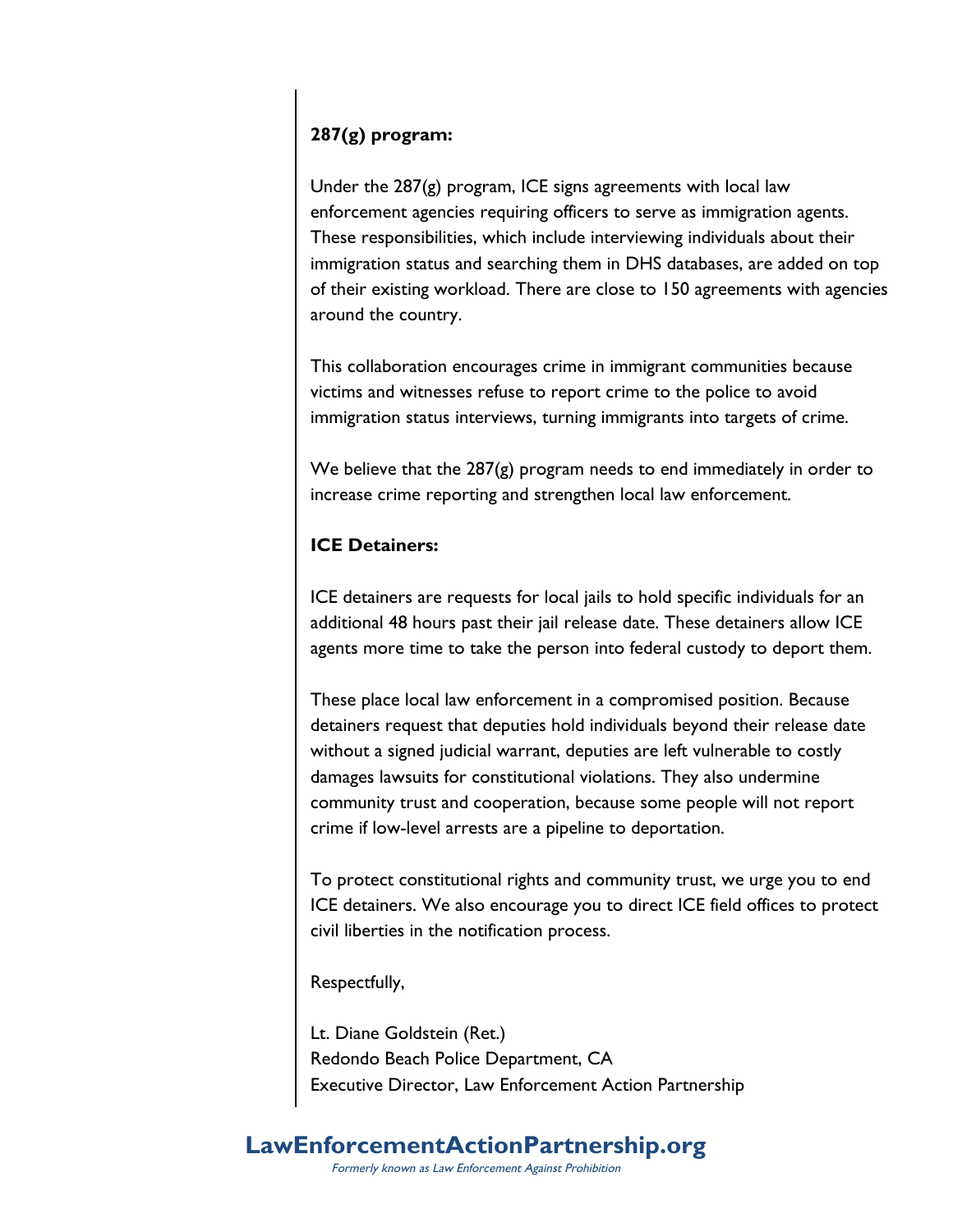Chief Abdul Pridgen Seaside Police Department, CA

Chief Mike Butler (Ret.) Longmont Public Safety Department, CO

District Attorney Scott Colom Sixteenth Judicial District, MS

Susan Hutson Chief Municipal Prosecutor (Fmr.) Corpus Christi, TX

Superintendent Richard Van Wickler (Ret.) Cheshire County Department of Corrections, NH

Officer Silvestre Tanenbaum (Fmr.) Carrollton Police Department, TX

Major Mike Hilliard (Ret.) Baltimore Police Department, MD

Commissioner Branville Bard Cambridge Police Department, MA

District Attorney Natasha Irving Prosecutorial District 6, ME

Chief Jennifer Tejada (Ret.) Emeryville Police Department, CA

Sgt. Carl Tennenbaum (Ret.) San Francisco Police Department, CA

District Attorney Mark Gonzalez Nueces County, TX

Deputy Chief Wayne Harris (Ret.) Rochester Police Department, NY Det. Justin Boardman (Fmr.) West Valley City Police Department, UT

Chief RaShall M. Brackney Charlottesville Police Department, VA

Sheriff John Idleburg Lake County, IL

District Attorney John Creuzot Dallas County, Texas

Commonwealth's Attorney Parisa Dehghani-Tafti Arlington County, VA

District Attorney Deborah Gonzalez Western Judicial District, GA

Deputy Chief Stephen Downing (Ret.) Los Angeles Police Department, CA

Chief Robert J. Hoffman (Ret.) Plainfield Police Department, CT

District Attorney Andrea **Harrington** Berkshire County, MA

Deputy Inspector Corey Pegues (Ret.) New York Police Department, NY

Lt. Joanne Naughton (Ret.) New York Police Department, NY

Dr. Erroll Southers Assistant Chief (Fmr.) Los Angeles World Airports Police Department, CA

Sergeant Steve Miller (Ret.) Canton Police Department, MI

Assistant Chief Tom Thompson (Ret.) Miamisburg Police Department, OH Sheriff James Manfre (Ret.) Flagler County Sheriff's Office, FL

Chief Joseph Brann (Ret.) Hayward Police Department, CA

District Attorney Satana Deberry Durham County, NC

Lt. Nick Bucci (Ret.) New Jersey State Police

Chief Brendan Cox (Ret.) Albany Police Department, NY

Det. Sgt. J. Gary Nelson (Ret.) Scottsdale Police Department, AZ

Allison Watson Former Assistant District **Attorney** 13th Judicial District of Tennessee

Captain Joe Balles (Ret.) Madison Police Department, WI

District Attorney Jody Owens Hinds County, MS

Corporal Tim Hitt (Fmr.) Monroe Police Department, LA

Deputy Sheriff Alyshia Dyer Washtenaw County Sheriff's Department, MI

District Attorney Diana Becton Contra Costa County, CA

## **LawEnforcementActionPartnership.org**

Formerly known as Law Enforcement Against Prohibition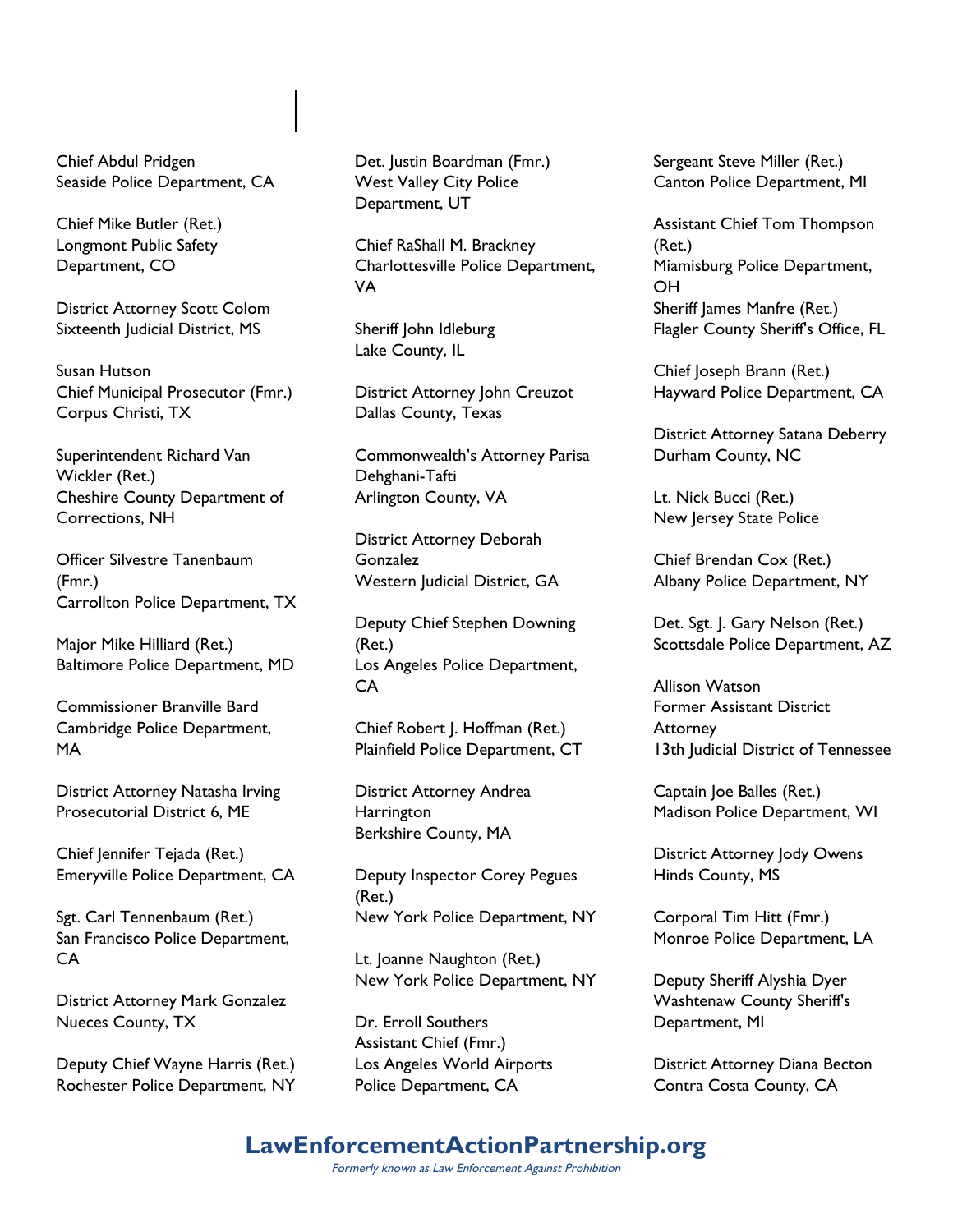Prosecuting Attorney Wesley Bell St. Louis County, MO

Commonwealth's Attorney Buta Biberaj Loudoun County, Virginia

District Attorney Chesa Boudin San Francisco, CA

Chief Chris Burbank (Fmr.) Salt Lake City Police Department, UT

Chief Michael W. Tupper Marshalltown Police Department, IA

District Attorney John T. Chisholm Milwaukee County, WI

County Attorney John Choi Ramsey County, MN

Officer Jason Jakubowski (Ret.) Big Rapids Police Department, MI

District Attorney Dave Clegg Ulster County, New York

Dr. Michael Gilbert (Fmr.) Former Corrections Officer Alaska Department of Corrections

Commonwealth's Attorney Steve Descano Fairfax County, VA

Attorney General Thomas J. Donovan, Jr. State of Vermont

Lt. Jay Hall (Ret.) Houston Police Department, TX

District Attorney Michael **Dougherty** Twentieth Judicial District, CO State's Attorney Kim Foxx Cook County, IL

Circuit Attorney Kimberly **Gardner** City of St. Louis, MO

District Attorney George Gascón Los Angeles County, CA State's Attorney Sarah F. George Chittenden County, VT

District Attorney Joe Gonzales Bexar County, TX

Deputy Sheriff Jay Fleming (Fmr.) Park County, MT

Inge Fryklund Former Assistant State's Attorney Cook County, IL

District Attorney Eric Gonzalez Kings County, NY

Judge Gordon McAllister (Ret.) District Court of Tulsa, OK

Commonwealth's Attorney Jim **Hingeley** Albemarle County, VA

District Attorney John Hummel Deschutes County, OR

Detective Debbie Ramsey (Ret.) Baltimore Police Department, MD

Detective Matthew Bughman Milwaukee Police Department, WI

District Attorney Melinda Katz Queens County, NY

Det. Sgt. Ted Nelson (Ret.) Michigan State Police

District Attorney Lawrence S. Krasner Philadelphia, PA

Miriam Aroni Krinsky Former Assistant U.S. Attorney Central District of California

Attorney General Patricia Madrid (Fmr.) State of New Mexico Sheriff Garry McFadden Mecklenburg County, NC

Chief Mark S. Ater, Jr. Union City Police Department, OH

Prosecuting Attorney Ryan Mears Marion County, IN

District Attorney Brian Middleton Fort Bend County, TX

State's Attorney Marilyn J. Mosby Baltimore City, MD

Officer Brian Gaughan (Ret.) Arlington Heights, IL

Commonwealth's Attorney Joseph Platania City of Charlottesville, VA

Attorney General Karl A. Racine District of Columbia

District Attorney Ira Reiner (Fmr.) Los Angeles County, CA

District Attorney Rachael Rollins Suffolk County, Massachusetts

District Attorney Jeff Rosen Santa Clara County, California

District Attorney Marian T. Ryan Middlesex County, MA

### **LawEnforcementActionPartnership.org**

Formerly known as Law Enforcement Against Prohibition